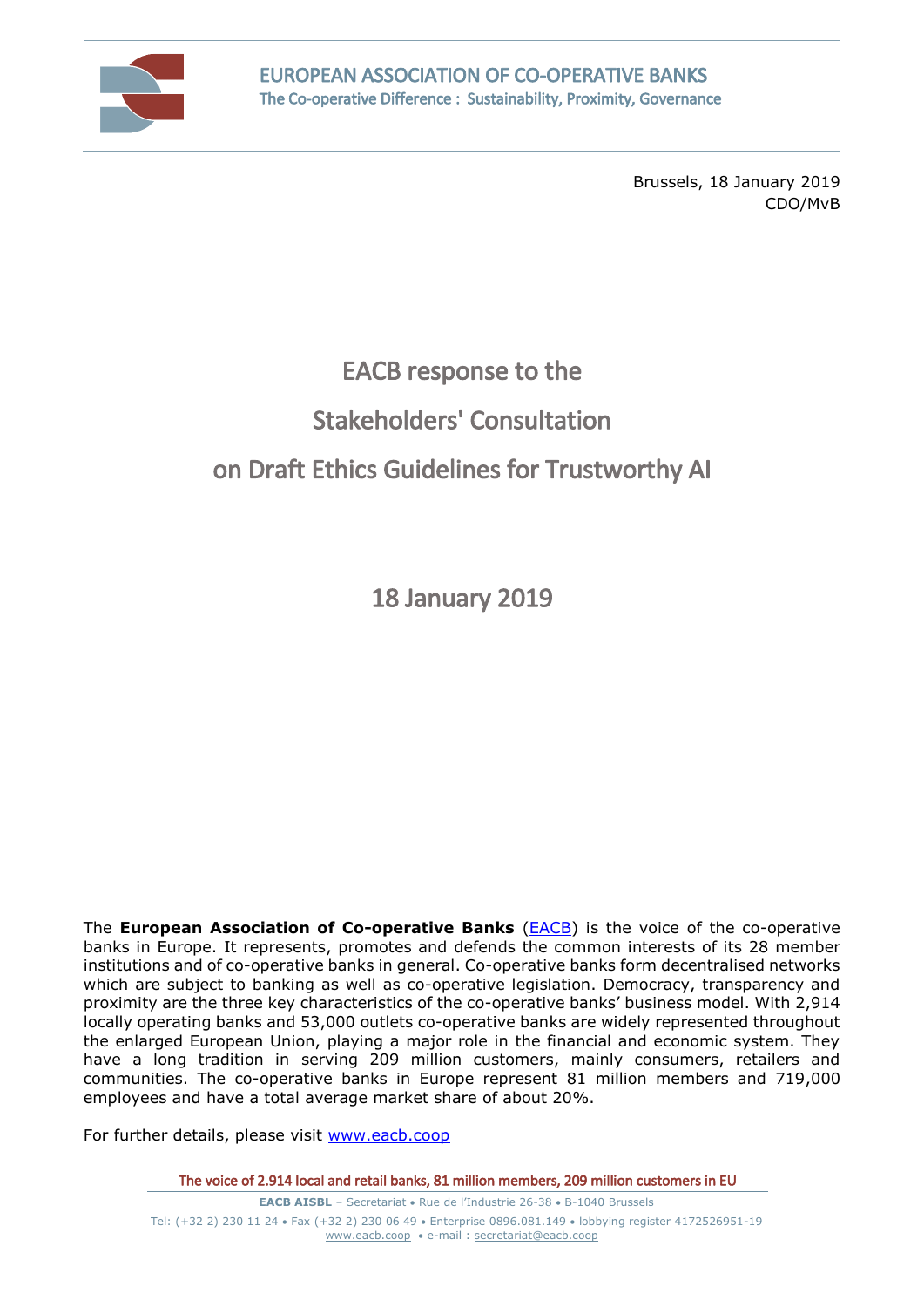

#### **Introduction**

The European Associations of Co-operative Banks (EACB) welcomes the opportunity to provide its input to the consultation on the draft Ethics Guidelines for Trustworthy AI developed by the Commission's High-Level Expert Group on Artificial Intelligence.

Please note that the format below is a copy of the online form stakeholders have been asked to use in order to participate in the consultation.

### **Consultation on Draft Ethics Guidelines for Trustworthy AI**

#### **Introduction: Rationale and Foresight of the Guidelines**

Before commenting on the requested section, we would like to share some comments regarding the 'Glossary' (page iv).

The definition of Artificial Intelligence (AI) in the glossary, which is similar to that used in the AI Definition document, differs from more commonplace definitions of AI. The current definition used in the document focusses on one special part of AI, i.e. 'autonomous systems', which is implemented today e.g. in autonomous vehicles. Of course, 'autonomous systems' are a part of AI, but only one among many others. We think that a better starting point would be a more systematic definition of AI in three steps:

- 1) AI methods including knowledge representation, natural language processing, pattern recognition, machine learning (incl. artificial neutral networks as a subcategory) or machine reasoning. In particular, machine learning ('ML') is a statistical approach to derive (statistical) classifiers based on available data.
- 2) Decision-making systems make use of AI, but in a simplified approach consist typically of two parts:
	- a) a classifier (e.g. a credit scoring system with a score value as output);

b) a decision rule in the sense 'if then else' to compare a score value against a threshold. The decision-making can be implemented 'manually' – e.g. with a credit (policy) manual to be used by a human credit expert – or 'technically' with a programme and/or software code, which is written by a human and is the technical implementation of the human intention.

3) Autonomous systems such as self-driving cars, which react in real time and take actions in the real world, i.e. autonomous systems are decision-making systems (as in 2) with real-time processing. Nonetheless, self-driving cars will follow the traffic code (as predefined set of rules). 'Virtual' autonomy is the capability to adapt to changing (real-world) situations in a real-time control loop, but based on (maybe rather complicated) rules predefined by human programmers.

It is important to note that none of the above-mentioned systems has an 'own free will' or can make 'individual' decisions, but is always the result of human intention (written as computer code). It is true that human intention is not necessarily correlated to machine output (for example due to errors in the computer code) which highlights the need for robust implementation and testing in order to create trust. However, as we outline in the example below, responsibility remains on the human side.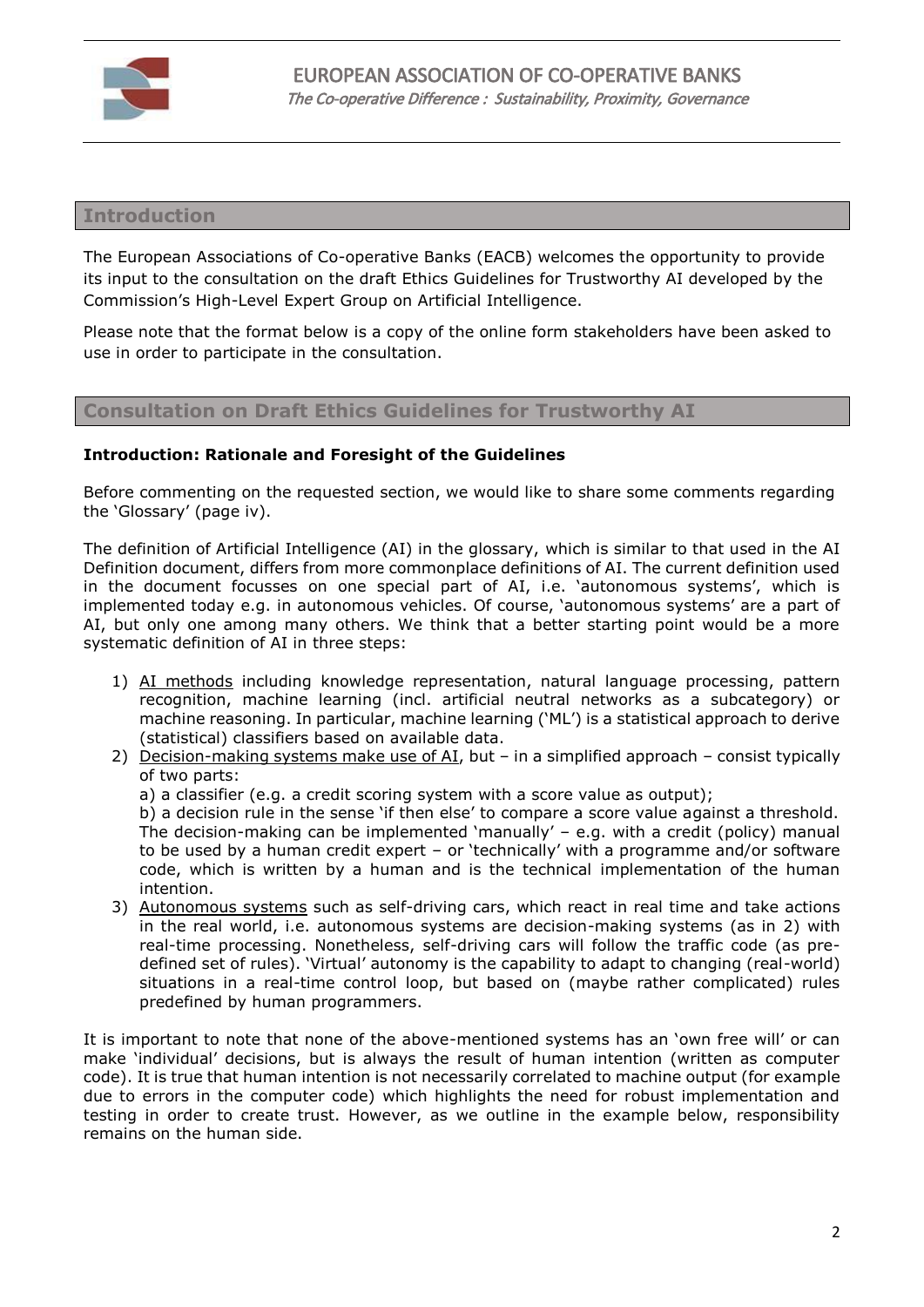

The 'Moral Machine' experiment (see: Edmond Awad et al., Nature, 24.10.2018) highlights the question as to how an autonomous car should 'decide' in the case of an unavoidable accident (e.g. protection of a young bicycle driver vs. protection of older pedestrians). The possibility for a machine to go through a computer programme in real time and take an action in a dilemma does not represent any ethical agency of the car. The question is: who is responsible for these preprogrammed actions?

Recently Joanna J. Bryson (see: Joanna J. Bryson, Ethics and Information Technology, Vol. 20, Feb. 16, 2018, pp. 15–26) pointed out this question related to the ethics of human decisionmaking, but not to the programming of machines [quote]: *'The questions of robot or AI Ethics are difficult to resolve not because of the nature of intelligent technology, but because of the nature of Ethics. As with all normative considerations, AI ethics requires that we decide what "really" matters – our most fundamental priorities.'*

The introduction section points out the role of trust and ethics concerning AI technology, which differs from a more traditional approach of risk assessment of a (new) technology, as it has been used in academic research and practical use for decades.

Therefore, we would like to suggest an alternative approach based on the following three steps:

- 1) Assessment of the technical, social and (maybe) political risks of the use of AI technology;
- 2) Communication of the risks and benefits of AI technology to society; and
- 3) Ethical questions of the use of AI technology by human decision-makers.

Such approach would also make it easier to accept the comments raised by some Expert Group members under the section on critical concerns relating to AI. We appreciate why some Expert Group participants might be against including this section – some of the concerns raised are not necessarily directly related to AI as a technology per se, but rather to the way in which the technology is used, to behavioural economics or political choices. This does not mean they do not merit attention from an ethical perspective, but they may not necessarily be translatable into guidelines for AI developers or deployers, which is what the present document aims to do. They would rather fit into the first of the three categories we outlined above '1) Assessment of the technical, social and (maybe) political risks of the use of AI technology'.

#### **Chapter I: Respecting Fundamental Rights, Principles and Values – Ethical Purpose**

Concerning chapter I, we would like to provide the AI High-Level Expert Group (HLEG) with some brief comments for each of the sections of the chapter.

'1. The EU's Rights-Based Approach to AI Ethics'

It would be beyond the scope of this consultation to elaborate on the philosophical relationship between 'rights' and 'ethics'. However, the term 'AI ethics' is misleading. We think that it should be made clear and mentioned in the document that: (i) there is already legislation/regulation, including the General Data Protection Regulation (GDPR), which relates to AI technology; and (ii) the scope of the AI Ethics Guidelines should be 'on top' of existing legislation/regulation, in the sense of specifying the ethical use of AI technology by human beings.

'2. From Fundamental Rights to Principles and Values'

It would be beyond the scope of this consultation to elaborate on the philosophical relationship between 'values' and 'ethics'. However, we think that it should be made clear that there is a difference between: (i) the assessment of a technology and the decision of a given society to use it or not (e.g. nuclear power or combustion engines); and (ii) the freedom of will – and freedom of contract – of an individual to make a commercial decision (e.g. buy a product or use a service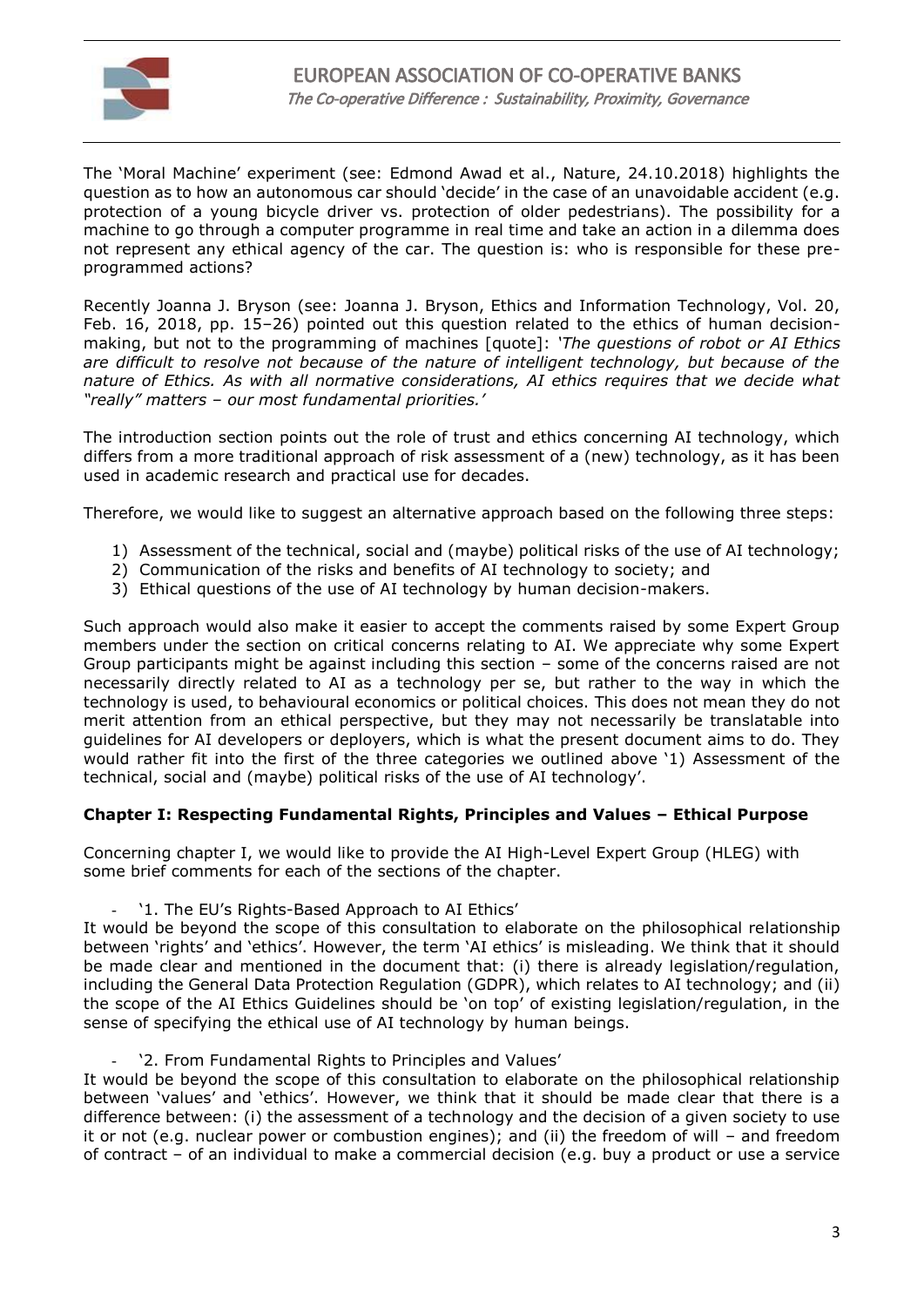

as offered by a supplier) in compliance with applicable regulations/legislation and based on transparent information made available to the him or her.

'3. Fundamental Rights of Human Beings'

As already indicated in the title, this chapter relates to human rights in general (respect for human dignity, freedom of the individual, respect for democracy, justice and the rule of law, equality, non-discrimination and solidarity including the rights of persons belonging to minorities, citizens' rights). Of course, they apply to all human relationships in which AI technology is used by one or all participants. However, there is a fundamental misunderstanding as expressed in 3.3: *'AI systems must also embed a commitment to abide by mandatory laws and regulation, and provide for due process by design, meaning a right to a human-centric appeal, review and/or scrutiny of decisions made by AI systems'*. The underlined wording gives the impression that a system based on AI technology can make individual decisions on its own and consequently has to be treated as a new type of social agent. This is a misunderstanding of AI technology in general, as (see above) AI-based systems are always implementations of human intentions and have no autonomy in the sense of an own free will.

We suggest taking into consideration our angle by making it clear throughout the text that human beings are the 'ethic' agents in our society and not technical AI systems.

'4. Ethical Principles in the Context of AI and Correlating Values'

We think that this this section should be better formulated, as it illustrates the general misunderstanding of these draft Guidelines. Just to give a few examples:

- *'AI systems can do so by generating prosperity, value creation and wealth maximization and sustainability. At the same time, beneficent AI systems can contribute to wellbeing by seeking achievement of a fair, inclusive and peaceful society, by helping to increase citizens' mental autonomy, with equal distribution of economic, social and political opportunity.'*, page 8; and
- *'Avoiding harm may also be viewed in terms of harm to the environment and animals, thus the development of environmentally friendly AI may be considered part of the principle of avoiding harm.'* page 9.

By reading the two examples, it seems that AI systems are the actors in our current society, whereas all the 'values' mentioned refer to human beings as agents in a society, but not to technology. AI systems are – very simply – pieces of technology used by human agents according to their free will.

We suggest specifying this concept throughout the whole document to avoid any misunderstanding.

The issue of 'explicability' is in principle a very technical discussion about the use of statistical classifiers (whether it be traditional scoring based on statistical distributions or classification based on some 'AI' pattern recognition). Beside the discussion in research about the explicability of Artificial Neural Networks (ANN) – with very intensive ongoing research work – any decisionmaking is usually based on an 'if then else' programme with a scoring value and a benchmark. Scoring algorithms are always statistical classifiers, which require an understanding of the rules of statistics, including the false positive/false negative problem. It makes little difference for the purposes of the paper whether there is any fundamental difference between a complex rule-based classifier and a simple pattern recognition by ANN.

#### '5. Critical concerns raised by AI'

As per our suggestion in our introduction, we appreciate why some Expert Group participants might be against including this section. Some of the concerns raised are not necessarily directly related to AI as a technology per se, but rather to the way in which the technology is used, to behavioural economics or political choices. This does not mean they do not merit attention from an ethical perspective, but they may not necessarily be translatable into guidelines for AI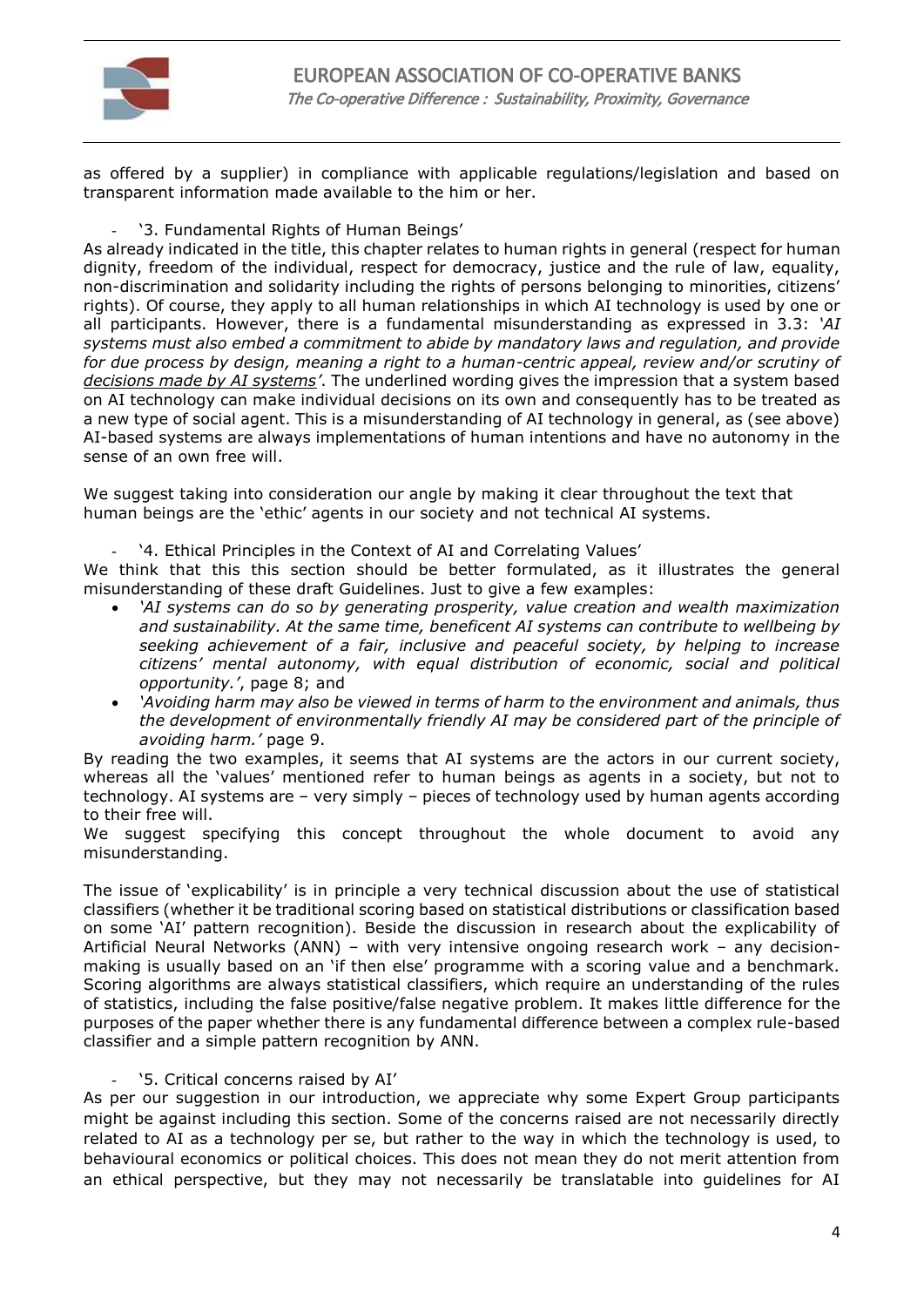

developers or deployers, which is what the present document aims to do. They would rather fit into the first of the three categories we outlined above '1) Assessment of the technical, social and (maybe) political risks of the use of AI technology'.

From this perspective, there is another issue to consider, in particular under the header of longer term concerns: the scenario whereby only a few very large providers control the market for a given service/product, thereby limiting the 'free' choice of customers/users and the possibility to give truly free consent as per the GDPR. Indeed, we should avoid situations where not giving consent could lead to economic/social exclusion. Additional supervisory scrutiny might be warranted.

### **Chapter II: Realising Trustworthy AI**

Concerning the first point 'Requirements of Trustworthy AI', the focus is changed from a discussion of ethics to a discussion of 'social acceptance' of a (new) technology. Nevertheless, it is a crude mixture of technical requirements (very much standard requirements for any new technology) and misunderstandings about AI technology.

As this chapter continues the general misunderstandings about the (human) use of AI technology, we will limit our comments to two examples:

'4. Governance of AI Autonomy (Human Oversight)'

The quote *'This also includes the predicament that a user of an AI system, particularly in a work or decision-making environment, is allowed to deviate from a path or decision chosen or recommended by the AI system'* makes it clear that the issue is the use of AI in itself, not 'AI autonomy'. Foreseeable implementations of AI technology will be the intention of a natural person ('programmer') and/or legal entity ('company' such as a bank). In the case of a bank, a credit (policy) manual is required by regulations and risk management and has to be followed without any deviation, whether applied by a human credit expert or a technical system. If a rulebook is mandatory, it does not depend on the technology (paper or bits & bytes) that the rule should be fulfilled.

However, the responsibility is always with the people in charge, irrespective of whether a credit manual is approved or an AI-based scoring system is commissioned.

'5. Non-Discrimination'

The quote *'An incomplete data set may not reflect the target group it is intended to represent'* illustrates the general misunderstanding of the Guidelines concerning AI technology.

First, this statement holds true for any data set used for a statistical classifier (whether traditional distributions or ANN). That is a well-known problem in statistics, but not specific to AI.

Second, there is also the well-known problem that historical data sets will never be 'complete' or 'final' – one always has to find a compromise to optimise false positive/false negative, which has to be an ex-ante compromise and can never achieved 100% for both requirements.

The discussion about 'fairness' is rooted in the 2016 ProPublica publication: 'Machine Bias – There's software used across the country to predict future criminals. And it's biased against blacks' analysing the COMPAS software, which forecasts the probability that criminals will reoffend in the US. This triggered an avalanche of opponents and supporters of this 'algorithmic' approach. Nevertheless, Krishna Gummadi from the Max Planck Institute for Software Systems (see: [www.european-big-data-value-forum.eu/wp-content/uploads/2017/12/Krishna-Gummadi-Max-](http://www.european-big-data-value-forum.eu/wp-content/uploads/2017/12/Krishna-Gummadi-Max-Planck-Institute-Discrimination-in-Machine-Decision-Making-EBDVF17.pdf)[Planck-Institute-Discrimination-in-Machine-Decision-Making-EBDVF17.pdf\)](http://www.european-big-data-value-forum.eu/wp-content/uploads/2017/12/Krishna-Gummadi-Max-Planck-Institute-Discrimination-in-Machine-Decision-Making-EBDVF17.pdf) offered the best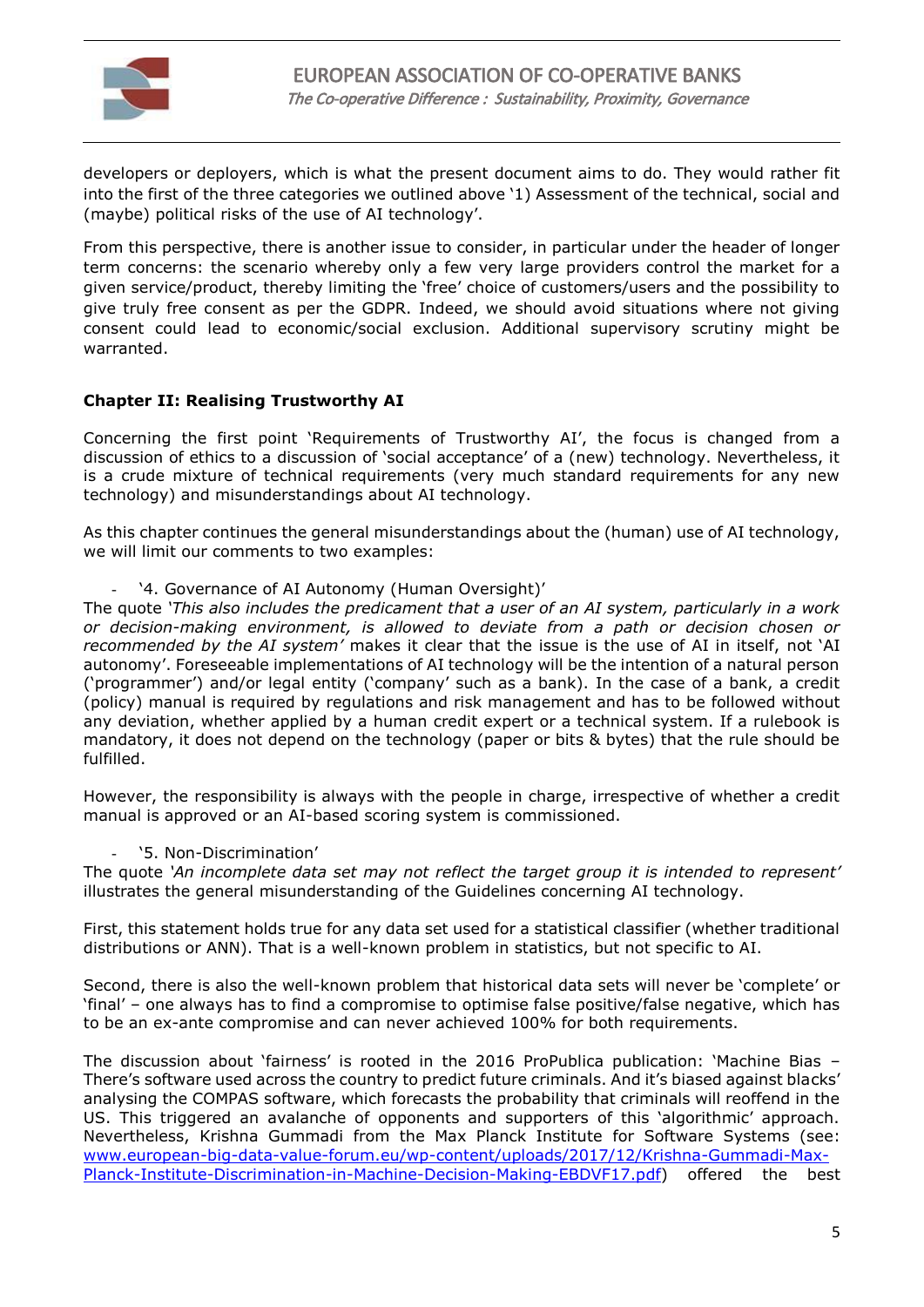

summary of the misunderstanding of statistics, as all positions are (partly) right. Both sides used different statistical measures to support their claims of the ethical value of 'fairness'.

Concerning the point '2. Technical and Non-Technical Methods to Achieve Trustworthy AI', it applies the well-known 'continuous optimisation' approach to technical systems based on AI technology. Nevertheless, it remains unclear what kind of governance is in scope: the public acceptance of AI technology in general (with an approach conducted by public authorities) or the economic enhancement of AI systems in particular (with e.g. ongoing improvement of false positive/false negative ratios as done with any statistical classifier). In other words: what does 'Trustworthy AI' mean? The adoption of a technology by society ('trusting' this technology) or, rather, understanding statistics (as discussed by Krishna Gummadi)?

While the technical methods are rather standard for any information technology (and therefore not required), the non-technical methods do not have the required clarity. We will give one example taken from the sub-section 'Education and awareness to foster an ethical mind-set': *'Trustworthy AI requires informed participation of all stakeholders. This necessitates that education plays an important role, both to ensure that knowledge of the potential impact of AI is wide-spread, and to make people aware that they can participate in shaping the societal development.'* Even 'normal' statistics is not understood by the majority of society, even less so when it comes to the false positive/false negative problem e.g. in medical diagnostics (!): the expectation of this requirement is very opaque. It is even more obscure what an 'ethical mindset' should be, as this is not defined and leaves much room for interpretation.

#### **Chapter III: Assessing Trustworthy AI**

The list provided in chapter III follows from chapter II and, consequently, has the same problems and flaws. We will only highlight three examples of such flaws:

'1. Accountability – Who is accountable if things go wrong?'

This is the very usual question of any technical product or service (i.e. liability).

'3. Design for all - Is the system equitable in use?'

No technical systems can ever be 'equitable': only the use of a technology by human beings.

- '6. Respect for Privacy – If applicable, is the system GDPR compliant?'

Of course, any computer system processing personal data has to comply with GDPR.

#### **General Comments**

The draft Ethics Guidelines could be improved by starting with the concept of 'ethical use of AI technology' and a clear understanding of the relationship between AI, traditional statistical classifiers and the use of technology within decision-making processes by natural persons and/or legal entities.

Moreover and as a general consideration, we think that the Guidelines should recognise that the many different use cases of AI cannot always be subsumed under the same ethics principles. Such principles should apply predominantly, if not exclusively, to AI systems that are sufficiently complex and/or handle sufficiently sensitive areas. This would be analogous to a risk assessment under GDPR, where a full DPIA is not always required. Obviously, the class with lenient requirements should be much larger than the one with strict requirements. For example, in Android 9, the phone's operating system uses an AI system (based on deep learning) to highlight apps that a user might need next. AI systems recommending which song to listen to next or which ATM should be refilled next, should be exempt from most if not all of AI ethics' principles. Enforcing principles like beneficence, non-maleficence, justice, and explicability do not make